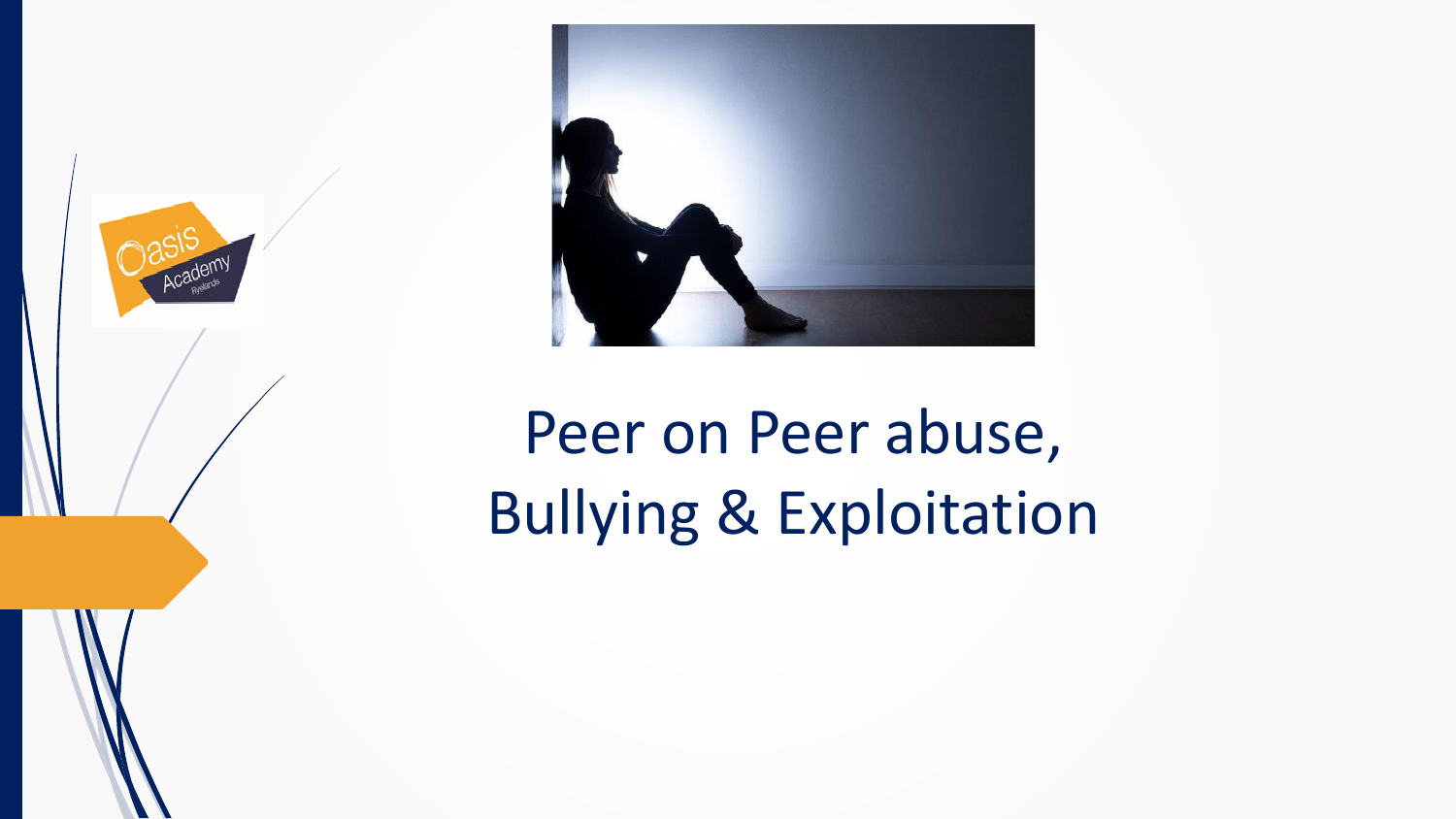### What is Peer on Peer Abuse?



Peer on peer abuse is any form of physical, emotional, sexual, financial abuse and coercive control exercised between children and within children's relationships (both intimate and non-intimate), friendships and wider peer associations.

#### Peer-on-peer abuse can take various forms, including (but not limited to):

serious bullying (including cyberbullying), relationship abuse, domestic violence and abuse, child sexual exploitation, youth and serious youth violence, harmful sexual behaviour and/or prejudice-based violence including, but not limited to, gender-based violence.

Online peer-on-peer abuse is any form of peer-on-peer abuse with a digital element, for example, sexting, online abuse, coercion and exploitation, peer-on-peer grooming, threatening language delivered via online means, the distribution of youth involved sexualised content, and harassment.

Luckily, lots of the above you will not have to worry about with your primary school aged children. Hopefully, for those of you that have older children, we hope this information will be useful.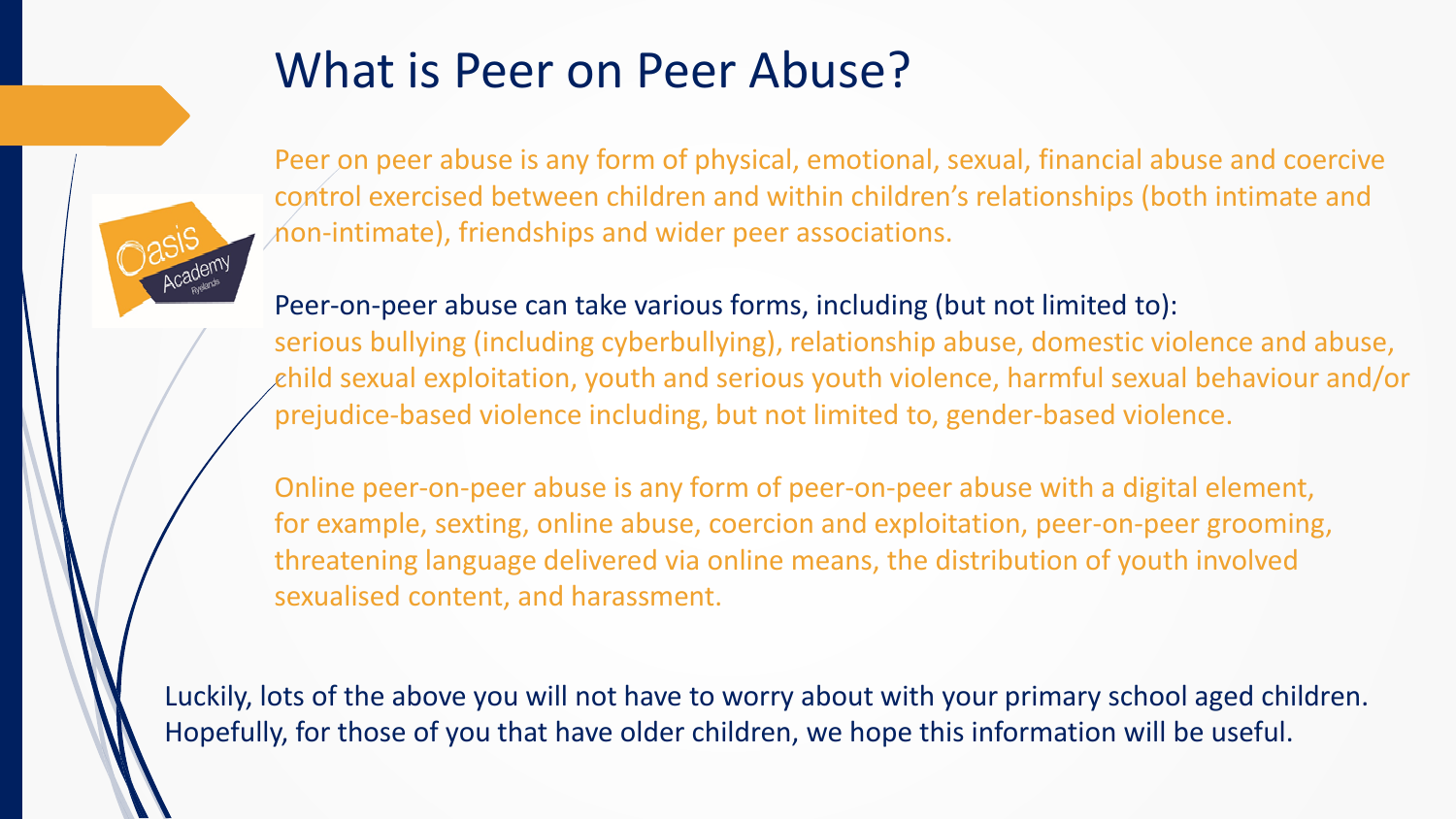### What is Peer on Peer Abuse?

There are four key definitions of peer-on-peer abuse:



- •Domestic abuse young people who experience physical, emotional, sexual and/or financial abuse, and coercive control, in their intimate relationships, as well as family relationships.
- •Child sexual exploitation those under the age of 18 who are sexually abused in the context of exploitative relationships, contexts and situations, by a person of any age, including another young person.
- •Serious youth violence any offence of most serious violence or weapon-enabled crime, where the victim is aged 19 or younger, e.g. wounding with intent, rape, murder and grievous bodily harm.
- •Harmful sexual behaviour young people displaying sexual behaviours that are outside of developmentally 'normative' parameters.

For the purpose of this guidance, the term 'child' refers to any young person under 18 years old.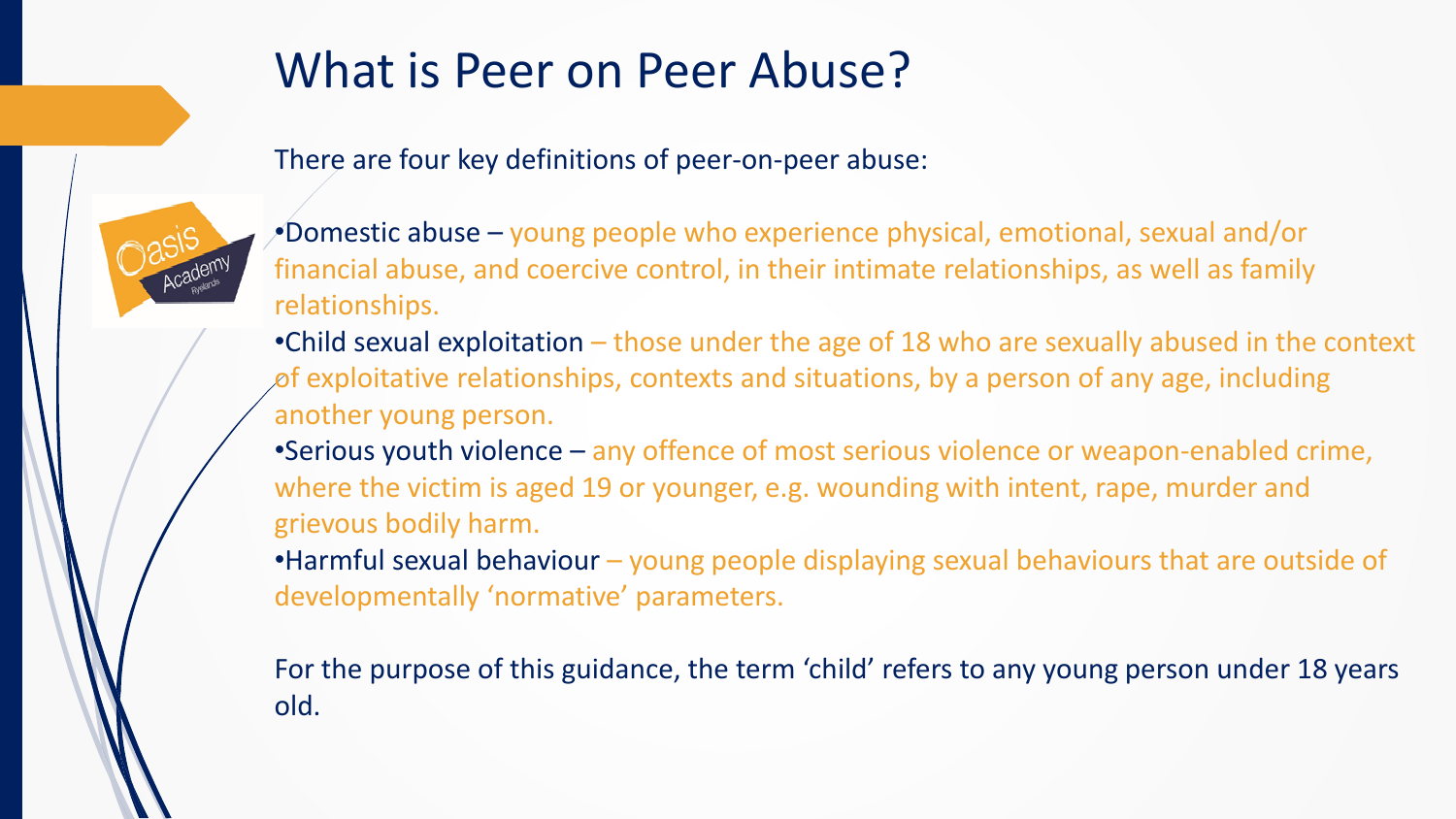### Primary school aged children

At primary school age, some forms of peer on peer abuse may occur.



For example, serious bullying (including cyberbullying) , sexualised language, and/or sexualised behaviour.

In addition, the response to concerns/allegations of peer-on-peer abuse will differ depending on the age of the child or children in question.

For example, the police will take a welfare rather than a punitive approach towards children aged under 10, which is the age of criminal responsibility in England and Wales.

Peer on peer abuse is defined as abuse between children and young people under the age of 18 years old.

Although most peer on peer abuse happen after the age of 11, children as young as 8 years old have been exposed to this kind abuse.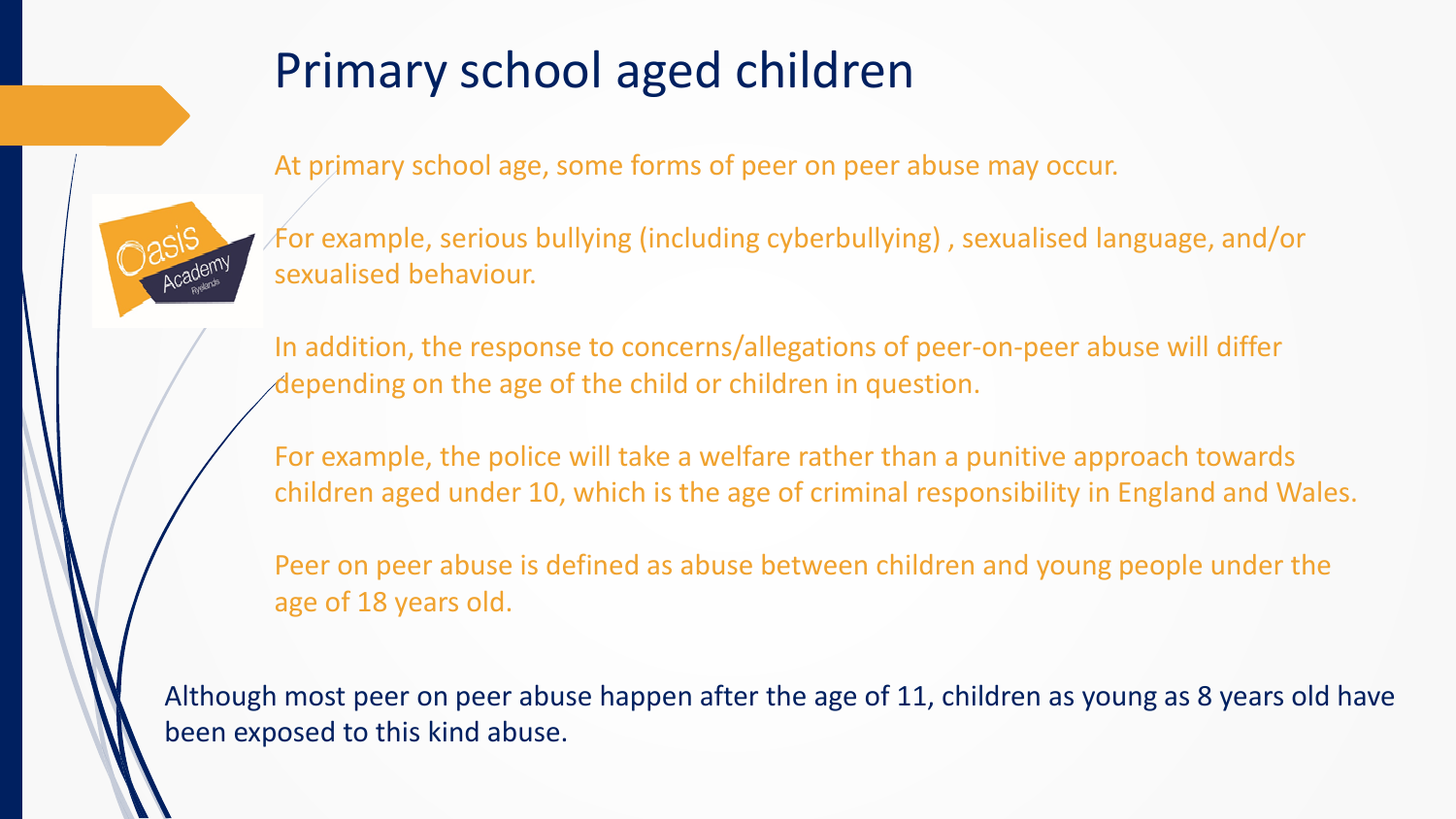### What is Bullying?

#### **Bullying is……**

 $\blacksquare$ The repetitive, intentional hurting of one person or a group by another person or group where the relationship involves an imbalance of power.



Physical Pushing, poking, kicking, hitting, biting, pinching etc.



**Verbal** Name calling, sarcasm, spreading rumours, threats, teasing, belittling



**Emotional** Isolating others, tormenting, hiding books, threatening gestures, ridicule, humiliation, intimidating, excluding, manipulation and coercion



**Sexual** Unwanted physical contact, inappropriate touching, abusive comments, homophobic abuse, exposure to inappropriate films etc.



Online /cyber Posting on social media, sharing photos, sending nasty text messages, social exclusion



**Indirect** Can include the exploitation of individuals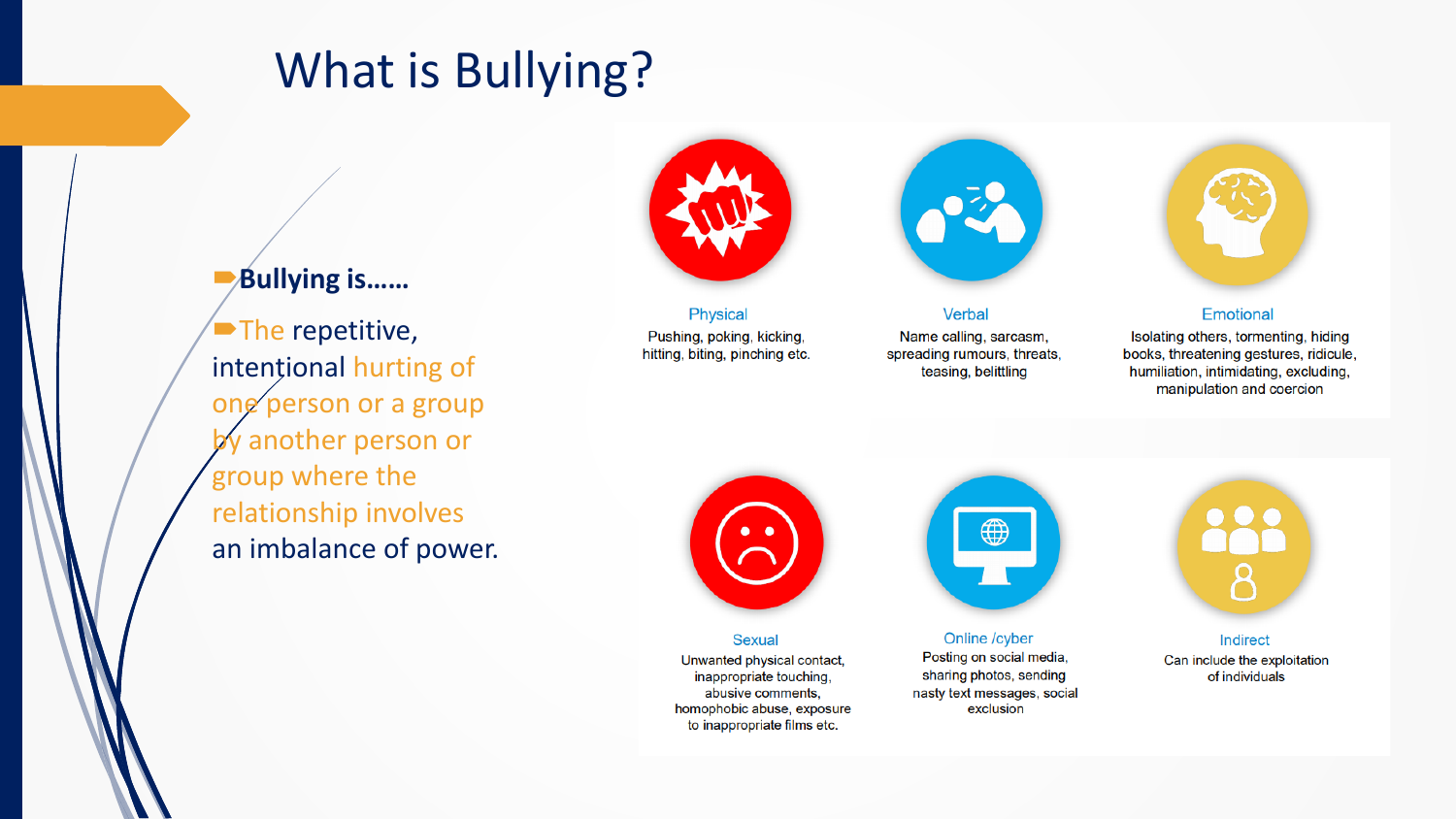## Are any of these behaviours acceptable?

#### **The short answer is NO!**



As children grow up and experience the world around them, they may be exposed to the odd incident where another child might say something hurtful towards them, might talk about them behind their backs, make them feel uncomfortable in a social situation or physical hurt them, for example, hit them.

While these behaviours are not acceptable, hopefully they are rare in occurrence and are quickly resolved with the help of adults around them.

Younger children are better at asking adults for help but the older children are, the less likely they are to seek help. Indeed, they may not realise they are in potentially abusive situations.

It is all our responsibility, as adults, to ensure children feel empowered to speak up if they find themselves in situations they are unsure of or know that the way they are being treated by other children is harmful.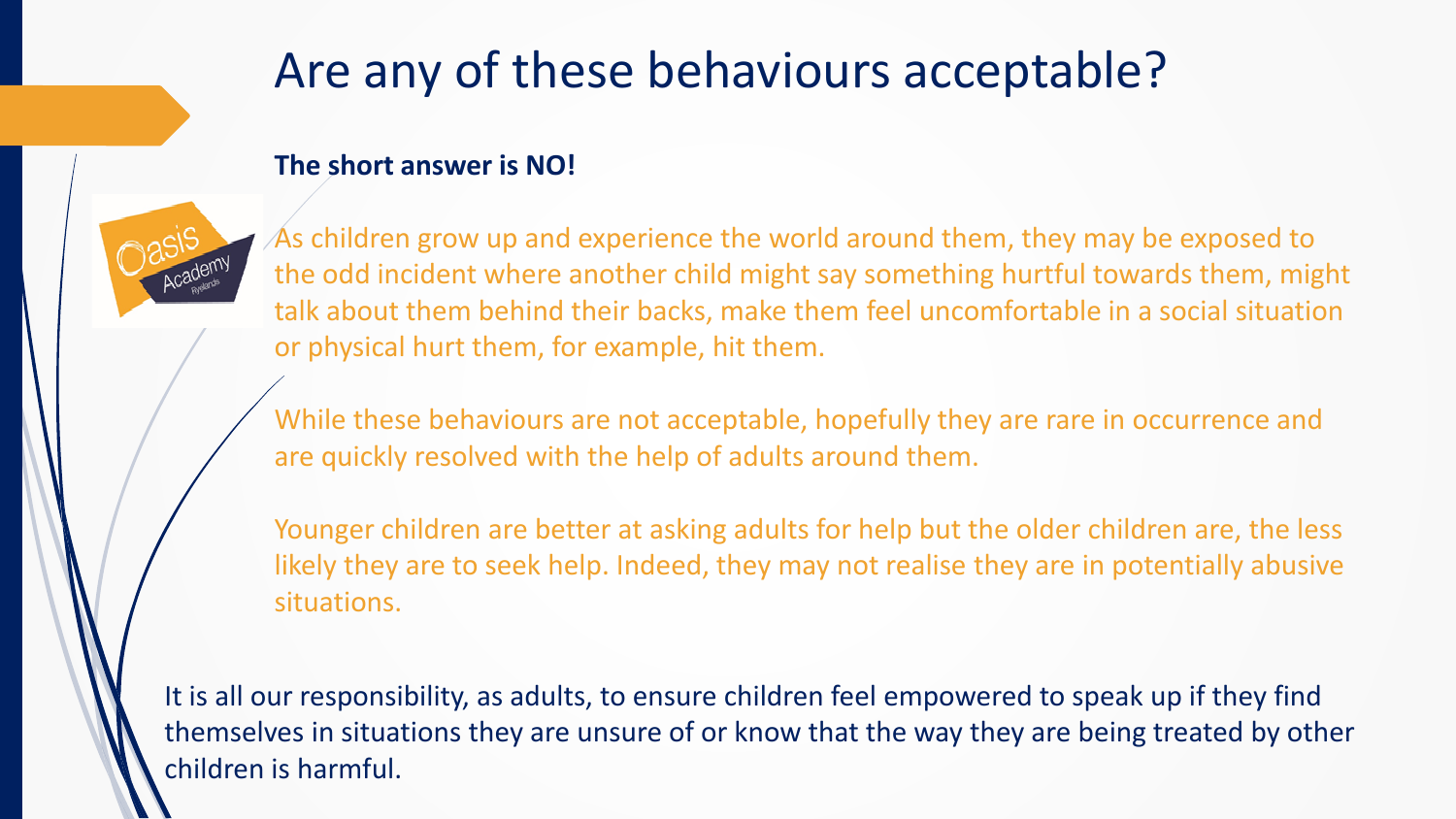## What makes a child vulnerable?



**All children have the potential to be victims of peer on peer abuse and particularly from exploitation including sexual exploitation**

Unfortunately, some children are at higher risk than others. These include:

- Children with low self-esteem or self-confidence
- Lack of friends in the same age group
- Living in a chaotic or dysfunctional household (including parental substance misuse, mental health issues, parental criminality
- History of domestic abuse
- History of neglect
- History of familial sexual abuse
- Has learning difficulties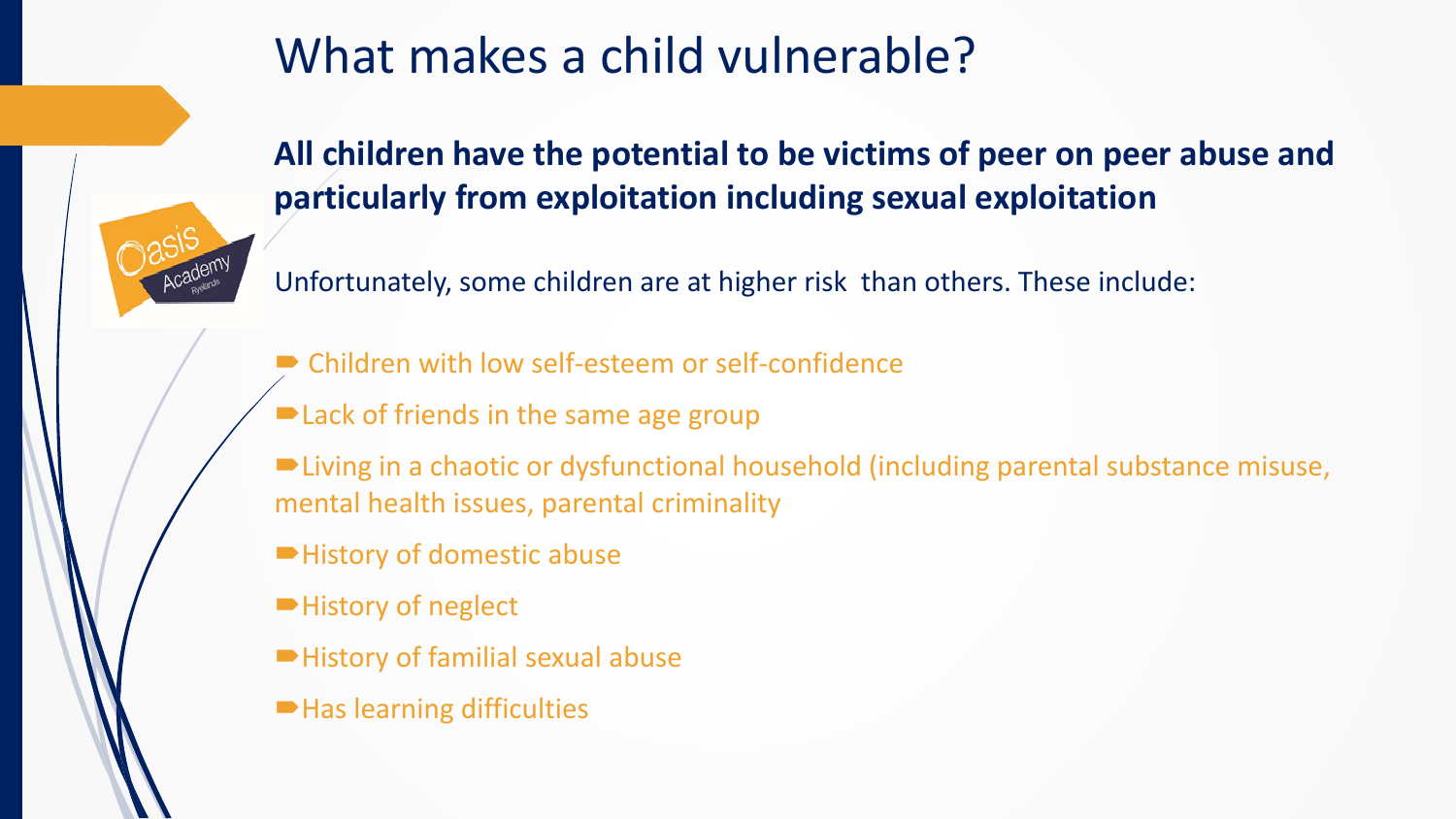### What makes a child vulnerable?

Unsure of their sexual orientation or unable to talk to their family about it



- **Homelessness**
- Living in residential care or are a Young Carer themselves
- Experiences of loss or death

These are just some of the circumstances that may leave children vulnerable to abuse or exploitation – it is not exhaustive



Children can experience peer-on-peer abuse and exploitation in a wide range of settings, including:

At school At home or in someone else's home In public spaces **Online**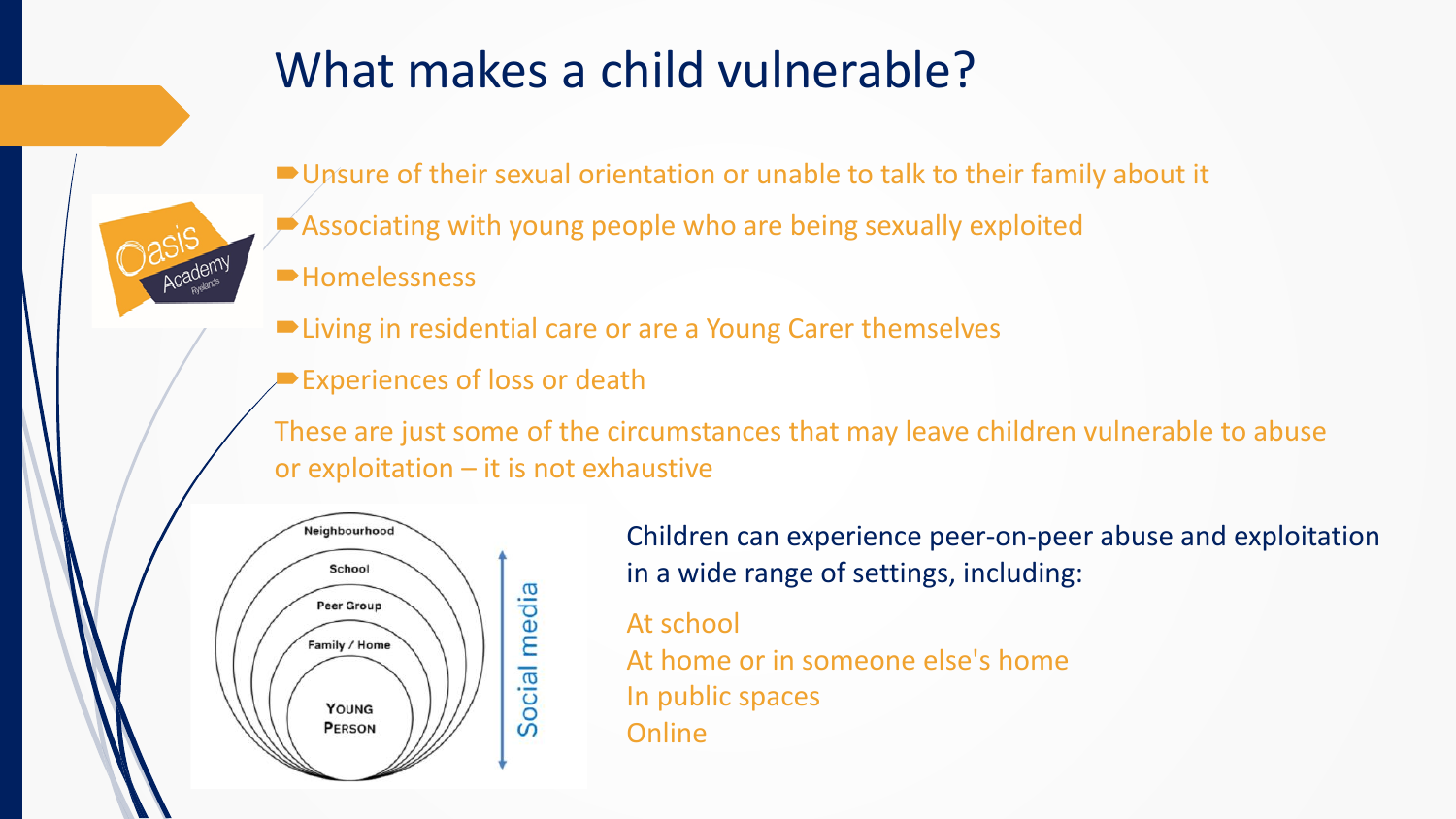# Child Exploitation

#### How is child exploitation defined?



In all cases, those exploiting the child/young person have power over them by virtue of their age, gender, intellect, physical strength and/or economic or other resources.

Violence, coercion and intimidation are common, involvement in exploitative relationships being characterised in the main by the child or young person's limited availability of choice resulting from their social/economic and/or emotional vulnerability.

Child exploitation can happen between peers, it is not just adults that can exploit children. Indeed, it often starts with the child's peer group, introducing them to situations that, once in, the child will find it difficult, if not impossible, to walk away from without serious repercussions.

Research and evidence informs us that risks faced by young people during adolescence are more complex and wide-ranging than those faced by younger children and that young people during adolescence are more likely to be victims of multiple forms of risks.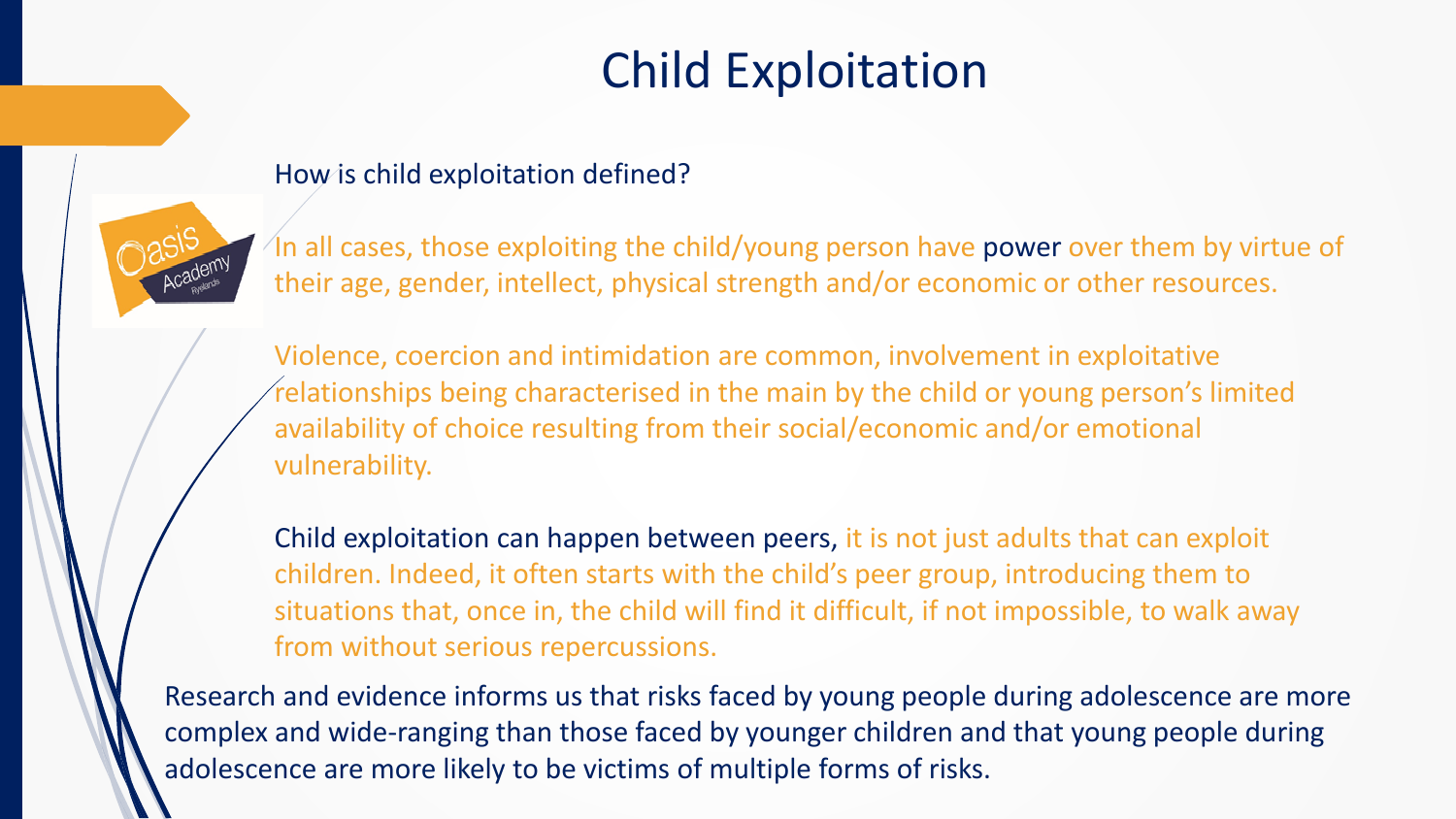# Child Exploitation

This is more likely to happen outside of the home where adult supervision is absent.



Think about the places young people go to socialise. The local park, café, playground, shopping centre, social networking and gaming sites. All normal places that children and young people frequent and go to with their peers. But who are those peers and what are their influences.

The older children get, the less likely we are to know who they are ''hanging out'' with or interacting with, the less control parents have as to who their child is mixing with.







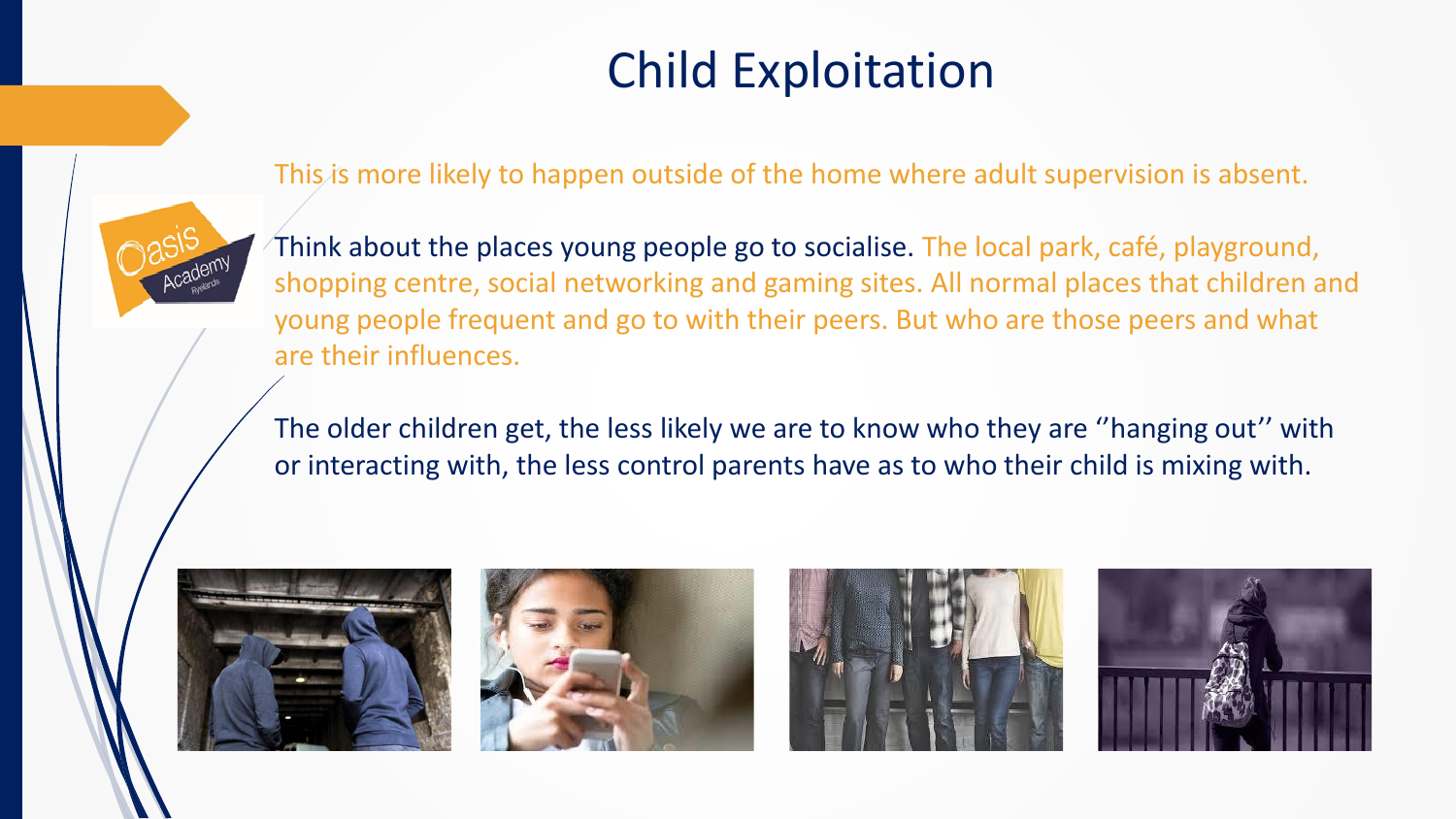## Grooming



When we think of grooming, we think of an adult tricking a child into situations that are risky, dangerous or illegal.

Unfortunately, children and young people are more likely to be groomed by their peers.

If we think about gang culture, county lines, youth crime, sexual exploitation, children and young people are usually introduced to this by their peers.

Quite often, the child is ''in too deep'' before they realise what has happened.

Their 'friend' has given them a mobile phone for free. What they don't realise is that 'payment' for that phone comes later and at a price.

That bag of shopping they delivered to an address didn't just contain milk and bread. They were 'paid' for delivering it. It wasn't a generous gesture from their 'friend'. Threats are now made if the young person tries to refuse, once they realise what was in the bag, to make another delivery.

She didn't like ''being nice'' to his friends, in a certain way, but if she didn't, not only would the gifts stop but she knew he would hurt her. It's ok though, he shows he loves her with his gifts….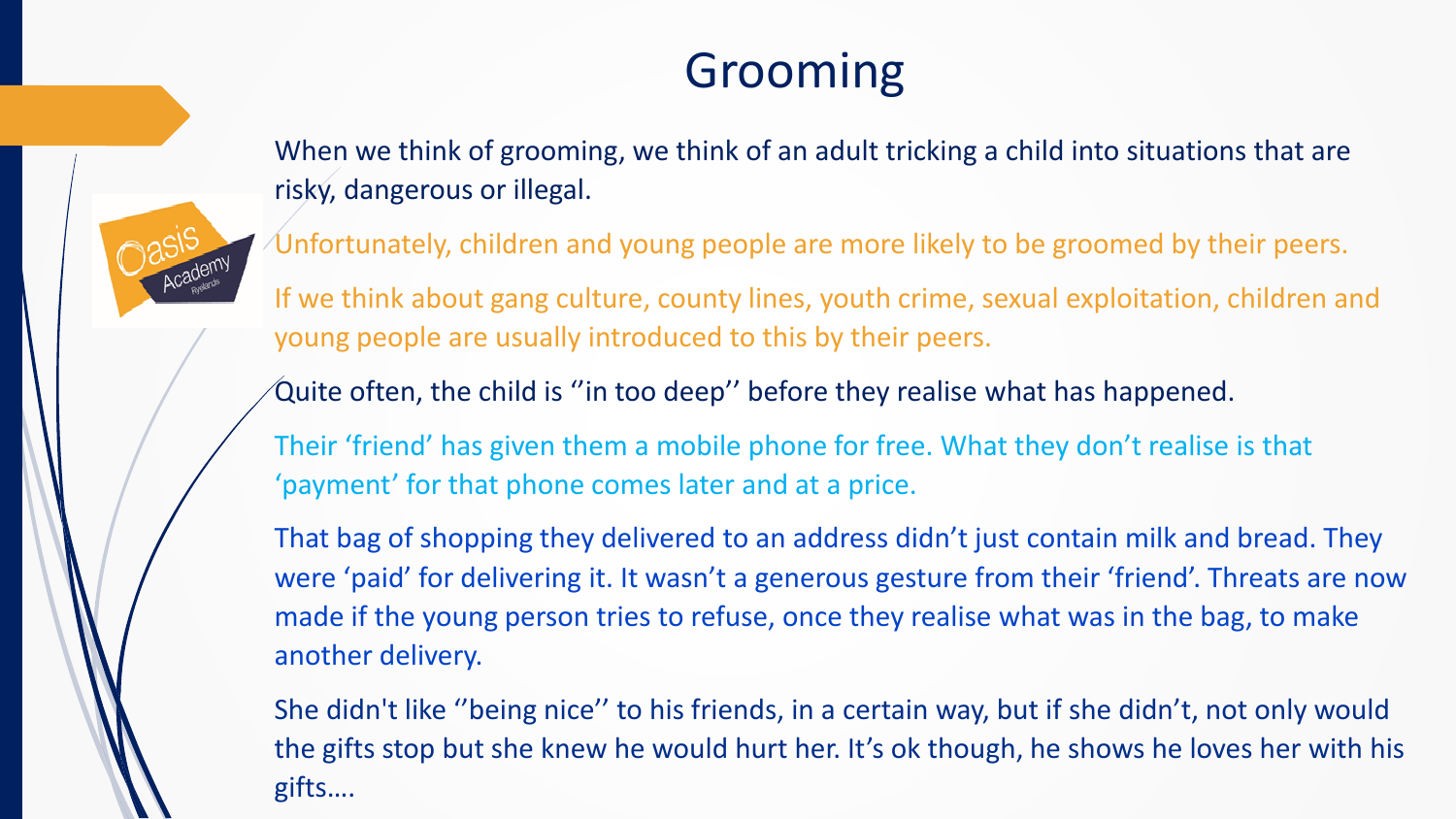# What behaviours should we worry about?

Primary school children are less likely to display the following behaviours as these behaviours are more linked with adolescent behaviours.

However, as we have said, children as young as 8 have been identified as being vulnerable. Knowing your child and what is 'normal' behaviour for them and their age and knowing how to spot possible signs are vital, in order to get support as early as possible.

#### **Behaviours that may give cause for concern**

- Absent from school or exclusion due to behaviour
- Staying out overnight with no explanation
- Receiving gifts from unknown sources
- Unaccounted for money/goods e.g. mobile phones/credit, drugs or alcohol
- Change in physical appearance
- Overtly sexualized dress
- Having a much older boy or girlfriend
- Associating with unknown adults; other sexually exploited children or vulnerable children
- Reduced contact with family, friends and other support networks
- Getting into cars with unknown adults or associating with known perpetrators
- Evidence of sexual bullying and/or vulnerability through the internet and/or social networking sites.
- Gang member or association with gangs
- Offering to have sex for money/other payment
- Regularly missing from home or care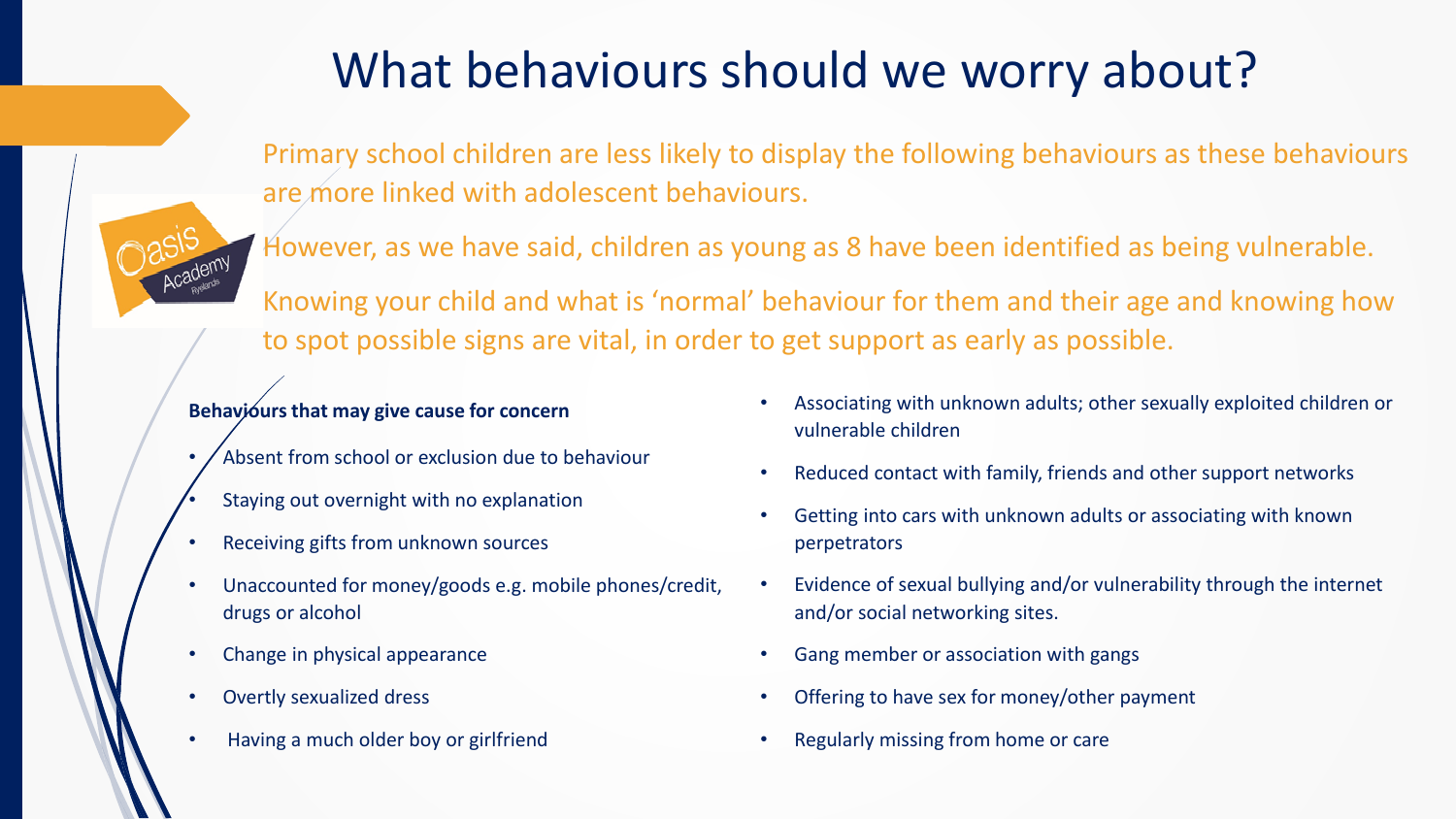### What do we do in school?

From the moment your child walks through our gates we want them to feel safe and valued.

Our 9 habits encompasses the values we want our children to aspire to and we promote this through our Personal Development curriculum.

We believe that emotional intelligence is just as important as academic achievement.

Our PSHE curriculum equips children with relevant and meaningful content, which is supported through a strong emphasis on emotional literacy, building resilience and nurturing mental and physical health.

Across the school, children are becoming familiar with the Zones Of Regulation and learning how to manage their thoughts and feelings more productively – to be proactive rather than reactive.

We promote restorative ways of dealing with conflict and teach our children these skills to be able to resolve conflict when in a situation where an adult will not be there to support.

Children are reminded who their 'go to' adults are in school and are encouraged to speak to their adults about any worries they may have.

We also have a Learning Mentor and Mental Health First Aiders who provide additional support when needed.

We work closely with outside agencies and charities, such as Lives not knives and School Home Support, to provide child and family centered support.

We encourage parent participation wherever possible – it is vitally important that your child knows you are just as invested in their future success as they are.

Parent workshops, Parent Evenings, Reading Sessions with your child, that little chat or meeting with staff, attending parent events, lets your child know you care.

Newsletters to inform you of what is happening in school, which you can share with your child.

Enrichment activities in school and after school, to promote inclusiveness and broaden their life's experiences.

#### And much, much more!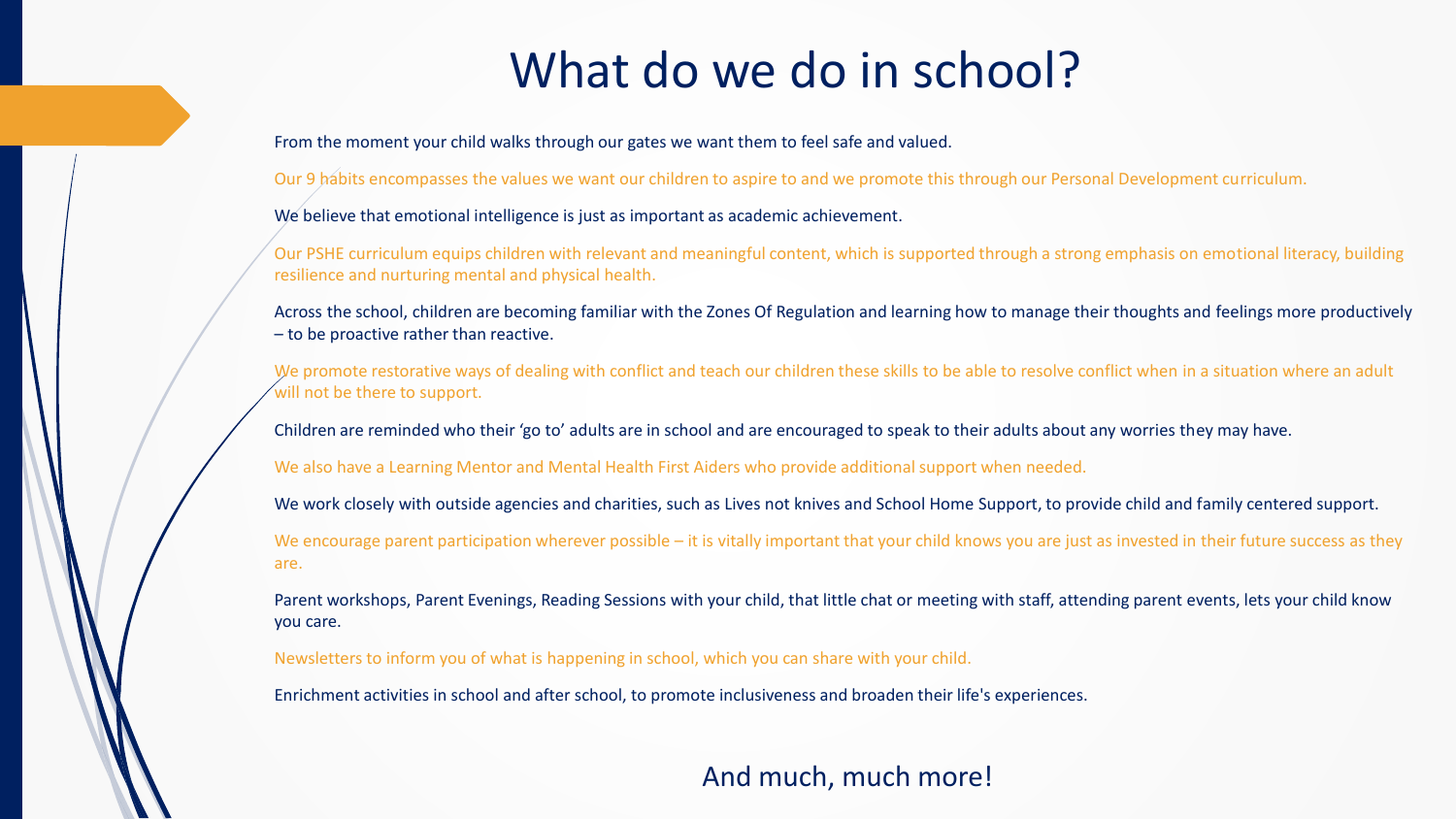# Where to go for help and support

#### **School**



Please let us know if you have any concerns that your child may be being bullied or coerced in any way. Remember, some children find it difficult to say they are in a situation that makes them feel uncomfortable. If a situation has been going on for a while, or the child has behaved in a way you would view as unacceptable, they will be reluctant to disclose this for fear of the consequences or being judged. Please remember, in these types of situations, they are just as much the victim!

Contact our Safeguarding Team for help, support and advice. Email school office at : [office@oasisryeland.org](mailto:office@oasisryeland.org)

#### Friends and family

Close friends and family can provide the support network you need to help your child navigate their way through difficult situations and lets them know they are not alone. Sometimes children need another trusted adult outside of their immediate family who they can turn to for advise and support.

#### GP

Contact your GP if you are worried about substance misuse/abuse or sexual activity. Your GP can offer advise and support and signpost you to local support services. Sometimes we may need more help and support than our friends and family can prove.

**Call 999 if your child is in immediate danger of harm!**